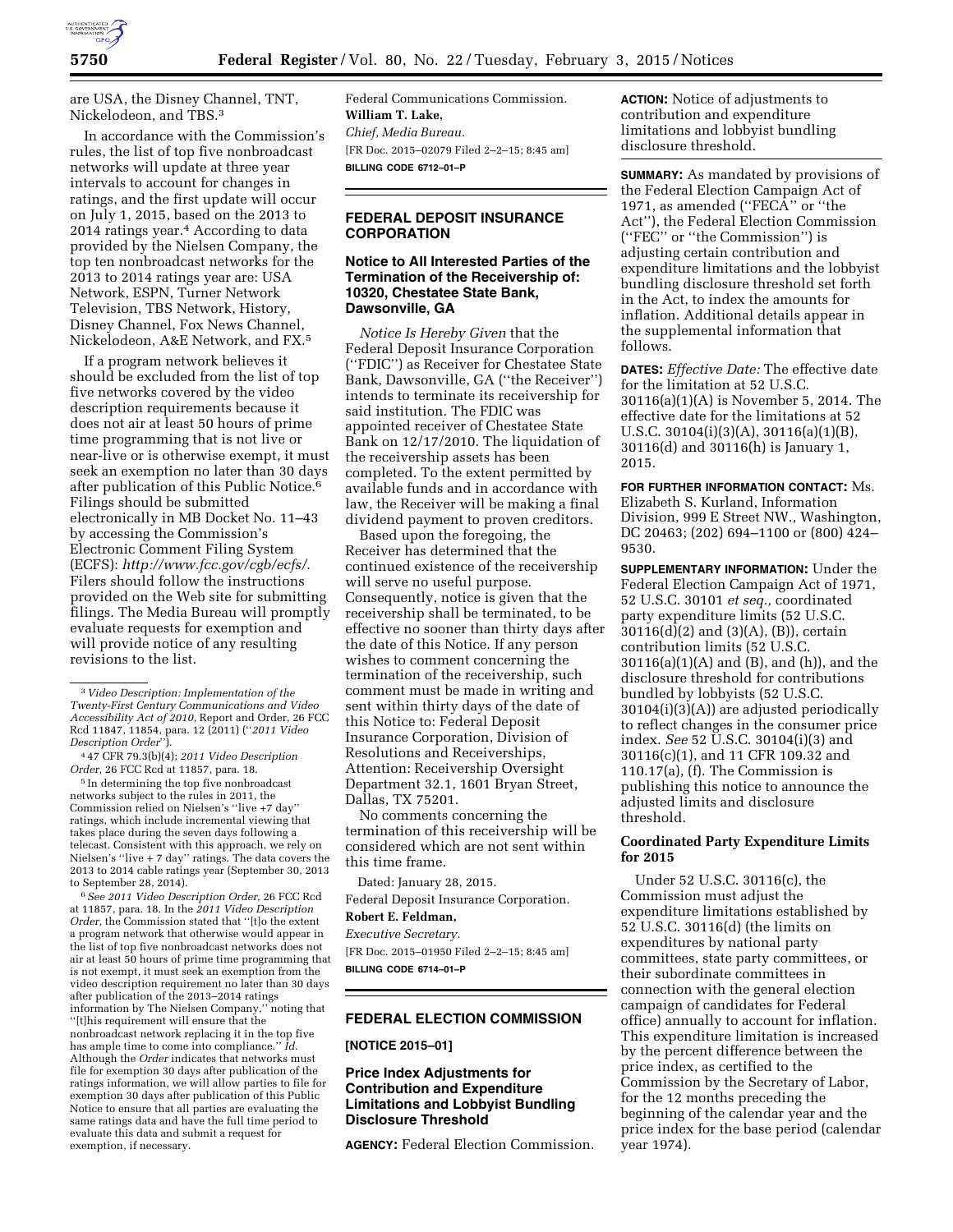#### *1. Expenditure Limitation for House of Representatives in States With More Than One Congressional District*

Both the national and state party committees have an expenditure limitation for each general election held to fill a seat in the House of Representatives in states with more than one congressional district. This limitation also applies to those states and territories that elect individuals to the office of Delegate or Resident Commissioner.1 The formula used to calculate the expenditure limitation in such states multiplies the base figure of \$10,000 by the difference in the price index (4.80133), rounding to the nearest \$100. *See* 52 U.S.C. 30116(c)(1)(B) and 30116(d)(3)(B), and 11 CFR 109.32(b)

and 110.17. Based upon this formula, the expenditure limitation for 2015 general elections for House candidates in these states is \$48,000.

*2. Expenditure Limitation for Senate and for House of Representatives in States With Only One Congressional District* 

Both the national and state party committees have an expenditure limitation for a general election held to fill a seat in the Senate or in the House of Representatives in states with only one congressional district. The formula used to calculate this expenditure limitation considers not only the price index but also the voting age population (''VAP'') of the state. The VAP of each

state is published annually in the **Federal Register** by the Department of Commerce. 11 CFR 110.18. The general election expenditure limitation is the greater of: The base figure (\$20,000) multiplied by the difference in the price index, 4.80133 (which totals \$96,000); or \$0.02 multiplied by the VAP of the state, multiplied by 4.80133. Amounts are rounded to the nearest \$100. *See* 52 U.S.C. 30116(c)(1)(B) and 30116(d)(3)(A), and 11 CFR 109.32(b) and 110.17. The chart below provides the state-by-state breakdown of the 2015 general election expenditure limitation for Senate elections. The expenditure limitation for 2015 House elections in states with only one congressional district 2 is \$96,000.

SENATE GENERAL ELECTION COORDINATED EXPENDITURE LIMITS—2015 ELECTIONS

| State | Voting age<br>population<br>(VAP) | VAP $\times$ .02 $\times$<br>the price index<br>(4.80133) | Senate<br>expenditure limit<br>(the greater of<br>the amount<br>in column 3<br>or \$96,000) |
|-------|-----------------------------------|-----------------------------------------------------------|---------------------------------------------------------------------------------------------|
|       | 3,741,806                         | \$359,300                                                 | \$359,300                                                                                   |
|       | 550,189                           | 52,800                                                    | 96,000                                                                                      |
|       | 5.109.792                         | 490.700                                                   | 490.700                                                                                     |
|       | 2,259,350                         | 217,000                                                   | 217,000                                                                                     |
|       | 29,649,348                        | 2,847,100                                                 | 2,847,100                                                                                   |
|       | 4,109,494                         | 394,600                                                   | 394,600                                                                                     |
|       | 2,821,247                         | 270,900                                                   | 270.900                                                                                     |
|       | 731,367                           | 70,200                                                    | 96,000                                                                                      |
|       | 15,839,713                        | 1,521,000                                                 | 1,521,000                                                                                   |
|       | 7,604,061                         | 730,200                                                   | 730,200                                                                                     |
|       | 1.111.117                         | 106.700                                                   | 106.700                                                                                     |
|       | 1,203,384                         | 115,600                                                   | 115,600                                                                                     |
|       | 9,892,106                         | 949,900                                                   | 949,900                                                                                     |
|       | 5,014,928                         | 481,600                                                   | 481,600                                                                                     |
|       | 2,381,172                         | 228,700                                                   | 228,700                                                                                     |
|       | 2,181,355                         | 209,500                                                   | 209,500                                                                                     |
|       | 3,400,843                         | 326,600                                                   | 326,600                                                                                     |
|       | 3,536,183                         | 339,600                                                   | 339,600                                                                                     |
|       | 1,071,112                         | 102,900                                                   | 102,900                                                                                     |
|       | 4,625,863                         | 444.200                                                   | 444.200                                                                                     |
|       | 5,354,940                         | 514,200                                                   | 514,200                                                                                     |
|       | 7.686.087                         | 738,100                                                   | 738.100                                                                                     |
|       | 4,175,347                         | 400,900                                                   | 400,900                                                                                     |
|       | 2,262,810                         | 217,300                                                   | 217,300                                                                                     |
|       | 4,670,966                         | 448,500                                                   | 448,500                                                                                     |
|       | 798,555                           | 76,700                                                    | 96.000                                                                                      |
|       | 1,414,894                         | 135,900                                                   | 135,900                                                                                     |
|       | 2,175,874                         | 208,900                                                   | 208,900                                                                                     |
|       | 1,059,672                         | 101,800                                                   | 101,800                                                                                     |
|       | 6.926.094                         | 665.100                                                   | 665.100                                                                                     |
|       | 1,583,623                         | 152,100                                                   | 152,100                                                                                     |
|       | 15,517,321                        | 1,490,100                                                 | 1,490,100                                                                                   |
|       | 7,656,415                         | 735,200                                                   | 735,200                                                                                     |
|       | 570,955                           | 54,800                                                    | 96,000                                                                                      |
|       | 8,955,859                         | 860,000                                                   | 860,000                                                                                     |
|       | 2.925.352                         | 280,900                                                   | 280,900                                                                                     |
|       | 3,112,217                         | 298,900                                                   | 298,900                                                                                     |
|       | 10.086.316                        | 968,600                                                   | 968,600                                                                                     |
|       | 842,321                           | 80,900                                                    | 96,000                                                                                      |
|       | 3,747,734                         | 359,900                                                   | 359,900                                                                                     |
|       | 642,768                           | 61,700                                                    | 96,000                                                                                      |

1Currently, these states are the District of Columbia, the Commonwealth of Puerto Rico, and the territories of American Samoa, Guam, the United States Virgin Islands and the Northern

Mariana Islands. *See [http://www.house.gov/](http://www.house.gov/representatives) [representatives.](http://www.house.gov/representatives)* 

2Currently, these states are: Alaska, Delaware, Montana, North Dakota, South Dakota, Vermont and Wyoming. See *[http://www.house.gov/](http://www.house.gov/representatives/) [representatives/.](http://www.house.gov/representatives/)*